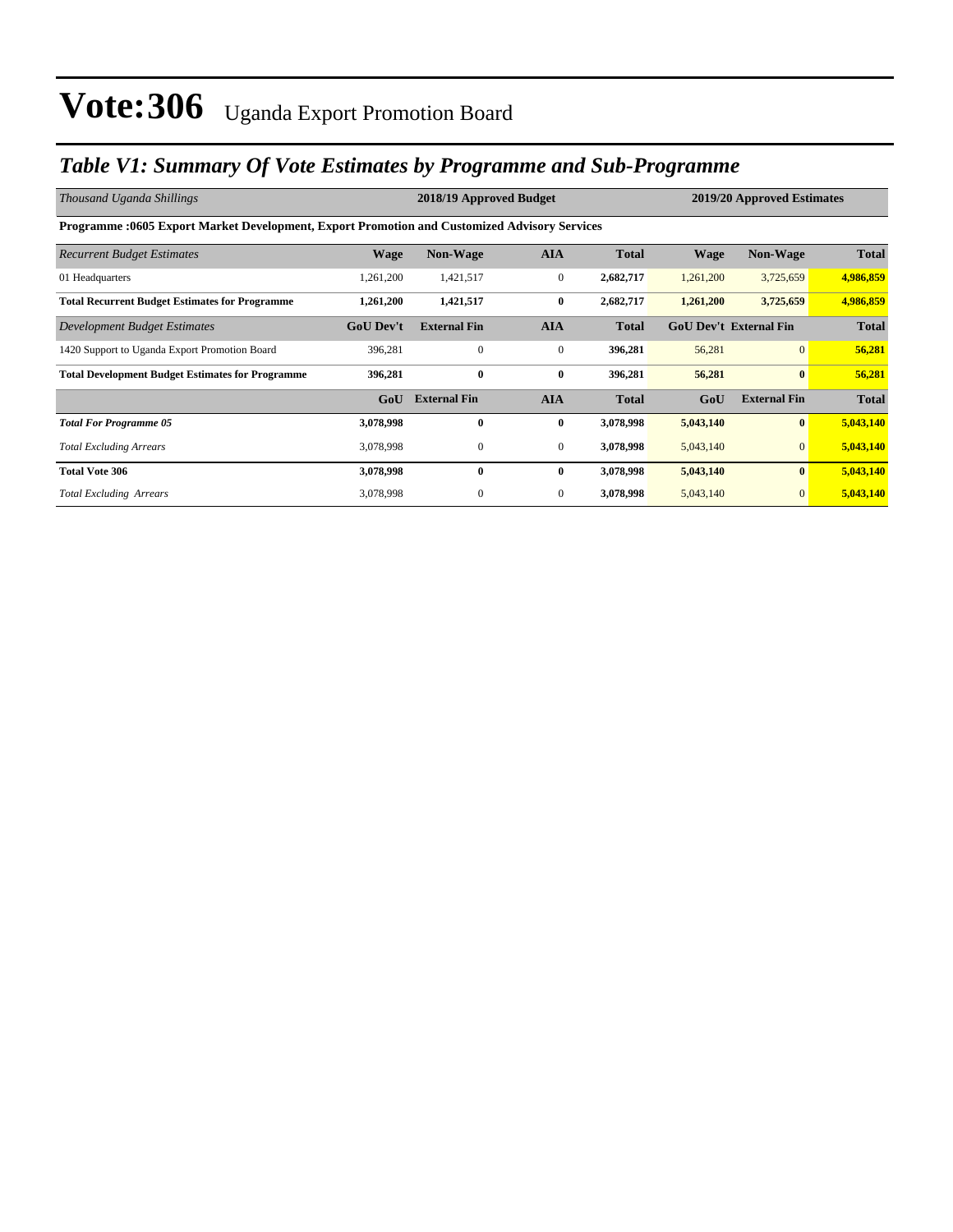### *Table V2: Summary Vote Estimates by Item*

| Thousand Uganda Shillings                                   |           | 2018/19 Approved Budget |                  |              | 2019/20Approved Estimates |                     |              |  |
|-------------------------------------------------------------|-----------|-------------------------|------------------|--------------|---------------------------|---------------------|--------------|--|
|                                                             | GoU       | <b>External Fin</b>     | <b>AIA</b>       | <b>Total</b> | GoU                       | <b>External Fin</b> | <b>Total</b> |  |
| <b>Employees, Goods and Services (Outputs Provided)</b>     | 2,692,717 | 0                       | $\bf{0}$         | 2,692,717    | 4,996,859                 | $\bf{0}$            | 4,996,859    |  |
| 211102 Contract Staff Salaries                              | 1,261,200 | $\boldsymbol{0}$        | $\bf{0}$         | 1,261,200    | 1,261,200                 | $\bf{0}$            | 1,261,200    |  |
| 211103 Allowances (Inc. Casuals, Temporary)                 | 197,325   | $\bf{0}$                | $\bf{0}$         | 197,325      | 367,408                   | $\bf{0}$            | 367,408      |  |
| 212101 Social Security Contributions                        | 124,808   | 0                       | $\bf{0}$         | 124,808      | 126,120                   | $\bf{0}$            | 126,120      |  |
| 213001 Medical expenses (To employees)                      | 60,000    | $\bf{0}$                | $\bf{0}$         | 60,000       | 90,000                    | $\bf{0}$            | 90,000       |  |
| 213004 Gratuity Expenses                                    | 312,220   | $\bf{0}$                | $\bf{0}$         | 312,220      | 312,220                   | $\bf{0}$            | 312,220      |  |
| 221001 Advertising and Public Relations                     | 4,499     | $\bf{0}$                | $\bf{0}$         | 4,499        | 25,333                    | $\bf{0}$            | 25,333       |  |
| 221002 Workshops and Seminars                               | 113,301   | $\boldsymbol{0}$        | $\bf{0}$         | 113,301      | 459,661                   | $\bf{0}$            | 459,661      |  |
| 221003 Staff Training                                       | 20,020    | $\bf{0}$                | $\bf{0}$         | 20,020       | 27,020                    | $\bf{0}$            | 27,020       |  |
| 221004 Recruitment Expenses                                 | 4,000     | $\bf{0}$                | $\bf{0}$         | 4,000        | $\bf{0}$                  | $\bf{0}$            | $\bf{0}$     |  |
| 221005 Hire of Venue (chairs, projector, etc)               | 8,520     | $\bf{0}$                | $\bf{0}$         | 8,520        | 198,848                   | $\bf{0}$            | 198,848      |  |
| 221007 Books, Periodicals & Newspapers                      | 2,800     | $\bf{0}$                | $\bf{0}$         | 2,800        | 5,000                     | $\bf{0}$            | 5,000        |  |
| 221008 Computer supplies and Information Technology<br>(TT) | 50,000    | $\boldsymbol{0}$        | $\bf{0}$         | 50,000       | 20,000                    | $\bf{0}$            | 20,000       |  |
| 221009 Welfare and Entertainment                            | 53,678    | $\bf{0}$                | $\bf{0}$         | 53,678       | 90,278                    | $\bf{0}$            | 90,278       |  |
| 221011 Printing, Stationery, Photocopying and Binding       | 22,401    | $\boldsymbol{0}$        | $\bf{0}$         | 22,401       | 171,565                   | $\bf{0}$            | 171,565      |  |
| 221016 IFMS Recurrent costs                                 | 8,000     | $\bf{0}$                | $\bf{0}$         | 8,000        | 12,000                    | $\bf{0}$            | 12,000       |  |
| 221017 Subscriptions                                        | 19,990    | $\bf{0}$                | $\bf{0}$         | 19,990       | 57,990                    | $\bf{0}$            | 57,990       |  |
| 222001 Telecommunications                                   | 13,800    | $\bf{0}$                | $\bf{0}$         | 13,800       | 23,250                    | $\bf{0}$            | 23,250       |  |
| 222002 Postage and Courier                                  | 1,000     | $\bf{0}$                | $\bf{0}$         | 1,000        | 2,000                     | $\bf{0}$            | 2,000        |  |
| 222003 Information and communications technology<br>(ICT)   | 37,514    | $\bf{0}$                | $\bf{0}$         | 37,514       | 22,514                    | $\bf{0}$            | 22,514       |  |
| 223003 Rent – (Produced Assets) to private entities         | 150,138   | $\bf{0}$                | $\bf{0}$         | 150,138      | 210,138                   | $\bf{0}$            | 210,138      |  |
| 223005 Electricity                                          | 15,600    | $\bf{0}$                | $\bf{0}$         | 15,600       | 17,600                    | $\bf{0}$            | 17,600       |  |
| 223006 Water                                                | 1,200     | $\bf{0}$                | $\bf{0}$         | 1,200        | 2,430                     | $\bf{0}$            | 2,430        |  |
| 224004 Cleaning and Sanitation                              | 6,000     | $\bf{0}$                | $\bf{0}$         | 6,000        | 8,000                     | $\bf{0}$            | 8,000        |  |
| 225001 Consultancy Services- Short term                     | $\bf{0}$  | $\boldsymbol{0}$        | $\bf{0}$         | $\bf{0}$     | 35,857                    | $\bf{0}$            | 35,857       |  |
| 226001 Insurances                                           | 24,000    | $\bf{0}$                | $\bf{0}$         | 24,000       | 30,000                    | $\bf{0}$            | 30,000       |  |
| 226002 Licenses                                             | 1,751     | $\bf{0}$                | $\bf{0}$         | 1,751        | 1,750                     | $\bf{0}$            | 1,750        |  |
| 227001 Travel inland                                        | 24,500    | $\bf{0}$                | $\bf{0}$         | 24,500       | 205,368                   | $\bf{0}$            | 205,368      |  |
| 227002 Travel abroad                                        | 51,947    | $\bf{0}$                | $\bf{0}$         | 51,947       | 995,795                   | $\bf{0}$            | 995,795      |  |
| 227003 Carriage, Haulage, Freight and transport hire        | 2,250     | $\boldsymbol{0}$        | $\bf{0}$         | 2,250        | 11,492                    | $\bf{0}$            | 11,492       |  |
| 227004 Fuel, Lubricants and Oils                            | 75,256    | $\bf{0}$                | $\bf{0}$         | 75,256       | 116,022                   | $\boldsymbol{0}$    | 116,022      |  |
| 228002 Maintenance - Vehicles                               | 15,000    | $\bf{0}$                | $\bf{0}$         | 15,000       | 80,000                    | $\bf{0}$            | 80,000       |  |
| 228004 Maintenance - Other                                  | 10,000    | $\bf{0}$                | $\bf{0}$         | 10,000       | 10,000                    | $\bf{0}$            | 10,000       |  |
| <b>Investment</b> (Capital Purchases)                       | 386,281   | $\pmb{0}$               | $\bf{0}$         | 386,281      | 46,281                    | $\bf{0}$            | 46,281       |  |
| 312101 Non-Residential Buildings                            | 46,281    | $\bf{0}$                | $\bf{0}$         | 46,281       | 46,281                    | $\bf{0}$            | 46,281       |  |
| 312201 Transport Equipment                                  | 340,000   | $\bf{0}$                | $\bf{0}$         | 340,000      | $\pmb{0}$                 | $\bf{0}$            | $\bf{0}$     |  |
| <b>Grand Total Vote 306</b>                                 | 3,078,998 | $\pmb{0}$               | $\bf{0}$         | 3,078,998    | 5,043,140                 | $\bf{0}$            | 5,043,140    |  |
| <b>Total Excluding Arrears</b>                              | 3,078,998 | $\boldsymbol{0}$        | $\boldsymbol{0}$ | 3,078,998    | 5,043,140                 | $\mathbf{0}$        | 5,043,140    |  |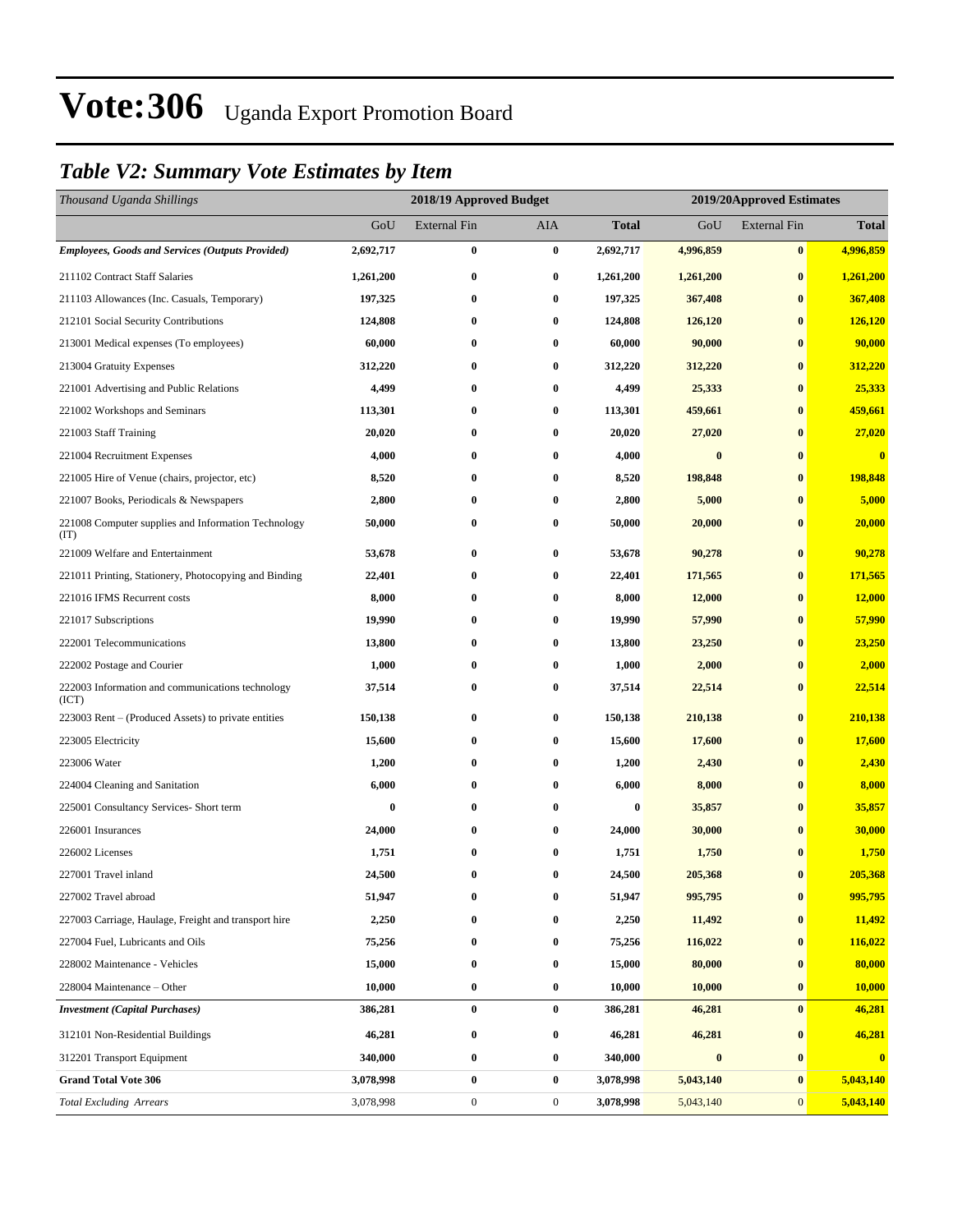#### *Table V3: Detailed Estimates by Programme, Sub Programme, Output and Item*

#### *Programme :0605 Export Market Development, Export Promotion and Customized Advisory Services*

*Recurrent Budget Estimates*

#### **SubProgramme 01 Headquarters**

| Thousand Uganda Shillings                                     |                  | 2018/19 Approved Budget |                  |              | 2019/20 Approved Estimates |                 |                          |
|---------------------------------------------------------------|------------------|-------------------------|------------------|--------------|----------------------------|-----------------|--------------------------|
| <b>Outputs Provided</b>                                       | Wage             | Non Wage                | AIA              | <b>Total</b> | Wage                       | Non Wage        | <b>Total</b>             |
| Output 060501 Trade and Market Information Services           |                  |                         |                  |              |                            |                 |                          |
| 211102 Contract Staff Salaries                                | 314,400          | $\boldsymbol{0}$        | $\mathbf{0}$     | 314,400      | 314,400                    | $\overline{0}$  | 314,400                  |
| 211103 Allowances (Inc. Casuals, Temporary)                   | $\boldsymbol{0}$ | 30,055                  | $\boldsymbol{0}$ | 30,055       | $\mathbf{0}$               | 30,055          | 30,055                   |
| 221005 Hire of Venue (chairs, projector, etc)                 | $\boldsymbol{0}$ | 8,520                   | $\boldsymbol{0}$ | 8,520        | $\mathbf{0}$               | 8,520           | 8,520                    |
| 221008 Computer supplies and Information Technology (IT)      | $\boldsymbol{0}$ | 30,000                  | $\boldsymbol{0}$ | 30,000       | $\mathbf{0}$               | $\overline{0}$  | $\bf{0}$                 |
| 221011 Printing, Stationery, Photocopying and Binding         | $\boldsymbol{0}$ | 2,900                   | $\boldsymbol{0}$ | 2,900        | $\mathbf{0}$               | 2,900           | 2,900                    |
| 221017 Subscriptions                                          | $\boldsymbol{0}$ | 17,390                  | $\boldsymbol{0}$ | 17,390       | $\mathbf{0}$               | 17,390          | 17,390                   |
| 222001 Telecommunications                                     | $\mathbf{0}$     | 2,500                   | $\boldsymbol{0}$ | 2,500        | $\mathbf{0}$               | 2,500           | 2,500                    |
| 226002 Licenses                                               | $\mathbf{0}$     | 1,751                   | $\boldsymbol{0}$ | 1,751        | $\mathbf{0}$               | 1,750           | 1,750                    |
| 227001 Travel inland                                          | $\mathbf{0}$     | 19,500                  | $\boldsymbol{0}$ | 19,500       | $\mathbf{0}$               | 19,500          | 19,500                   |
| 227004 Fuel, Lubricants and Oils                              | $\boldsymbol{0}$ | 9,870                   | $\boldsymbol{0}$ | 9,870        | $\mathbf{0}$               | 9,870           | 9,870                    |
| <b>Total Cost of Output 01</b>                                | 314,400          | 122,486                 | 0                | 436,886      | 314,400                    | 92,485          | 406,885                  |
| <b>Output 060502 Export Market Development and Promotions</b> |                  |                         |                  |              |                            |                 |                          |
| 211102 Contract Staff Salaries                                | 144,000          | $\boldsymbol{0}$        | $\boldsymbol{0}$ | 144,000      | 144,000                    | $\overline{0}$  | 144,000                  |
| 211103 Allowances (Inc. Casuals, Temporary)                   | $\boldsymbol{0}$ | 27,562                  | $\boldsymbol{0}$ | 27,562       | $\mathbf{0}$               | 222,873         | 222,873                  |
| 221001 Advertising and Public Relations                       | $\boldsymbol{0}$ | $\boldsymbol{0}$        | $\boldsymbol{0}$ | $\bf{0}$     | $\mathbf{0}$               | 22,633          | 22,633                   |
| 221002 Workshops and Seminars                                 | $\boldsymbol{0}$ | 112,301                 | $\boldsymbol{0}$ | 112,301      | $\mathbf{0}$               | 428,661         | 428,661                  |
| 221005 Hire of Venue (chairs, projector, etc)                 | $\boldsymbol{0}$ | $\mathbf{0}$            | $\boldsymbol{0}$ | $\bf{0}$     | $\mathbf{0}$               | 190,328         | 190,328                  |
| 221009 Welfare and Entertainment                              | $\mathbf{0}$     | 278                     | $\boldsymbol{0}$ | 278          | $\mathbf{0}$               | 278             | 278                      |
| 221011 Printing, Stationery, Photocopying and Binding         | $\boldsymbol{0}$ | $\boldsymbol{0}$        | $\boldsymbol{0}$ | $\bf{0}$     | $\mathbf{0}$               | 145,675         | 145,675                  |
| 221017 Subscriptions                                          | $\boldsymbol{0}$ | $\boldsymbol{0}$        | $\boldsymbol{0}$ | $\bf{0}$     | $\mathbf{0}$               | 34,200          | 34,200                   |
| 222001 Telecommunications                                     | $\overline{0}$   | 100                     | $\boldsymbol{0}$ | 100          | $\mathbf{0}$               | 9,550           | 9,550                    |
| 222003 Information and communications technology (ICT)        | $\boldsymbol{0}$ | 15,000                  | $\boldsymbol{0}$ | 15,000       | $\mathbf{0}$               | $\overline{0}$  | $\mathbf{0}$             |
| 225001 Consultancy Services- Short term                       | $\mathbf{0}$     | $\boldsymbol{0}$        | $\boldsymbol{0}$ | $\bf{0}$     | $\mathbf{0}$               | 35,857          | 35,857                   |
| 227001 Travel inland                                          | $\mathbf{0}$     | $\boldsymbol{0}$        | $\boldsymbol{0}$ | $\bf{0}$     | $\mathbf{0}$               | 155,868         | 155,868                  |
| 227002 Travel abroad                                          | $\boldsymbol{0}$ | $\boldsymbol{0}$        | $\boldsymbol{0}$ | $\bf{0}$     | $\mathbf{0}$               | 875,795         | 875,795                  |
| 227003 Carriage, Haulage, Freight and transport hire          | $\boldsymbol{0}$ | 2,250                   | $\boldsymbol{0}$ | 2,250        | $\mathbf{0}$               | 11,492          | 11,492                   |
| 227004 Fuel, Lubricants and Oils                              | $\boldsymbol{0}$ | 2,510                   | $\boldsymbol{0}$ | 2,510        | $\mathbf{0}$               | 34,350          | 34,350                   |
| <b>Total Cost of Output 02</b>                                | 144,000          | 160,000                 | 0                | 304,000      | 144,000                    | 2,167,560       | 2,311,560                |
| <b>Output 060504 Administration and Support Services</b>      |                  |                         |                  |              |                            |                 |                          |
|                                                               |                  |                         |                  |              |                            |                 |                          |
| 211102 Contract Staff Salaries                                | 802,800          | $\boldsymbol{0}$        | $\boldsymbol{0}$ | 802,800      | 802,800                    | $\vert 0 \vert$ | 802,800                  |
| 211103 Allowances (Inc. Casuals, Temporary)                   | $\boldsymbol{0}$ | 92,728                  | $\boldsymbol{0}$ | 92,728       | $\mathbf{0}$               | 100,000         | 100,000                  |
| 212101 Social Security Contributions                          | $\boldsymbol{0}$ | 124,808                 | $\boldsymbol{0}$ | 124,808      | $\mathbf{0}$               | 126,120         | <b>126,120</b><br>90,000 |
| 213001 Medical expenses (To employees)                        | $\boldsymbol{0}$ | 60,000                  | 0                | 60,000       | $\boldsymbol{0}$           | 90,000          |                          |
| 213004 Gratuity Expenses                                      | $\boldsymbol{0}$ | 312,220                 | $\boldsymbol{0}$ | 312,220      | $\mathbf{0}$               | 312,220         | 312,220                  |

221001 Advertising and Public Relations 0 4,499 0 **4,499** 0 2,700 **2,700**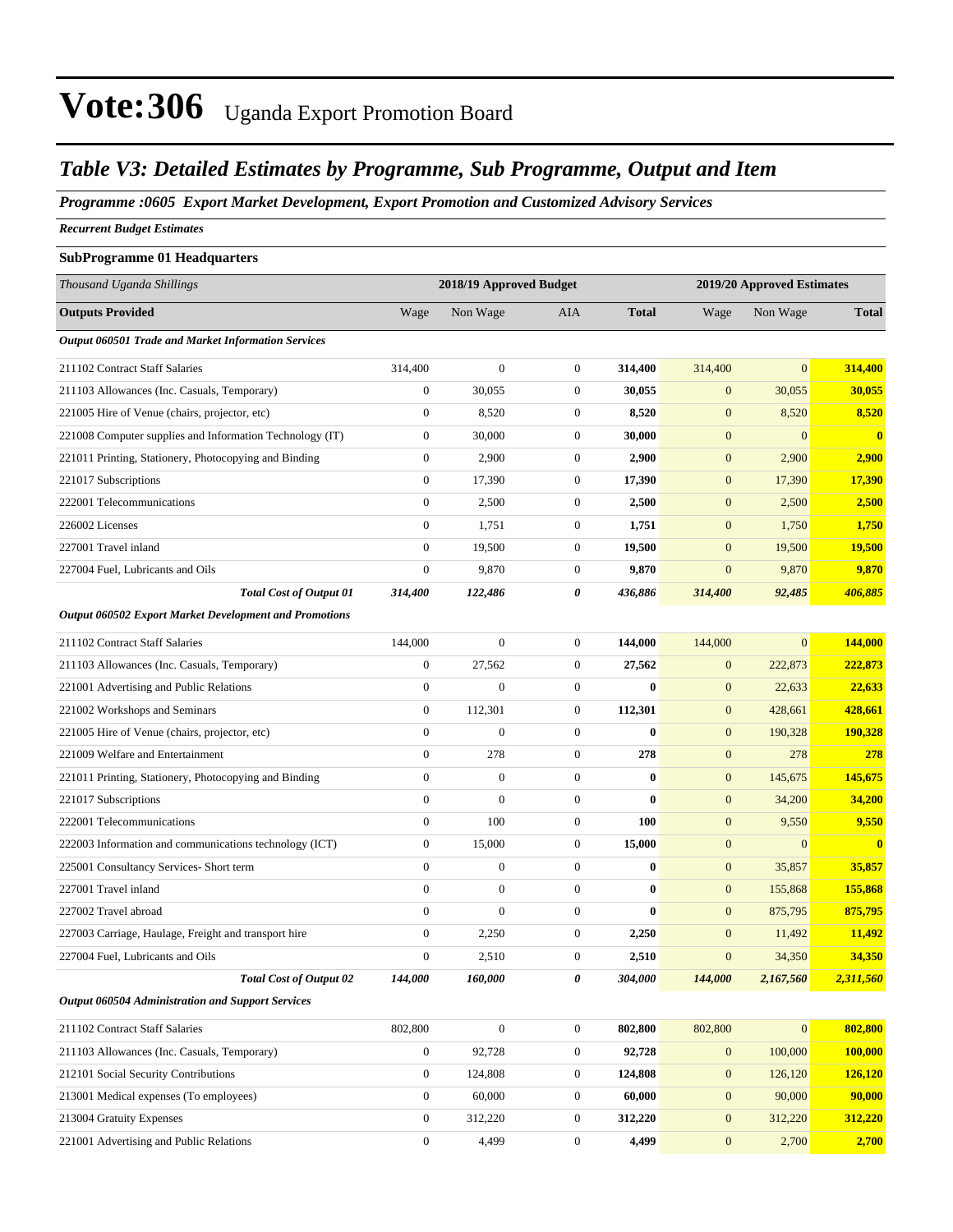| 221002 Workshops and Seminars                            | $\mathbf{0}$          | $\mathbf{0}$ | $\overline{0}$   | $\bf{0}$     | $\mathbf{0}$          | 30,000         | 30,000        |
|----------------------------------------------------------|-----------------------|--------------|------------------|--------------|-----------------------|----------------|---------------|
| 221003 Staff Training                                    | $\boldsymbol{0}$      | 3,000        | $\overline{0}$   | 3,000        | $\mathbf{0}$          | 10,000         | 10,000        |
| 221004 Recruitment Expenses                              | $\overline{0}$        | 4,000        | $\boldsymbol{0}$ | 4,000        | $\mathbf{0}$          | $\overline{0}$ | $\bf{0}$      |
| 221007 Books, Periodicals & Newspapers                   | $\mathbf{0}$          | 2,800        | $\boldsymbol{0}$ | 2,800        | $\boldsymbol{0}$      | 5,000          | 5,000         |
| 221008 Computer supplies and Information Technology (IT) | $\boldsymbol{0}$      | 20,000       | $\boldsymbol{0}$ | 20,000       | $\boldsymbol{0}$      | 20,000         | <b>20,000</b> |
| 221009 Welfare and Entertainment                         | $\theta$              | 34,200       | $\boldsymbol{0}$ | 34,200       | $\mathbf{0}$          | 90,000         | 90,000        |
| 221011 Printing, Stationery, Photocopying and Binding    | $\boldsymbol{0}$      | 19,501       | $\boldsymbol{0}$ | 19,501       | $\mathbf{0}$          | 22,990         | 22,990        |
| 221016 IFMS Recurrent costs                              | $\mathbf{0}$          | 8,000        | $\boldsymbol{0}$ | 8,000        | $\mathbf{0}$          | 12,000         | 12,000        |
| 221017 Subscriptions                                     | $\boldsymbol{0}$      | 2,100        | $\boldsymbol{0}$ | 2,100        | $\boldsymbol{0}$      | 5,900          | 5,900         |
| 222001 Telecommunications                                | $\boldsymbol{0}$      | 11,200       | $\boldsymbol{0}$ | 11,200       | $\boldsymbol{0}$      | 11,200         | 11,200        |
| 222002 Postage and Courier                               | $\overline{0}$        | 1,000        | $\boldsymbol{0}$ | 1,000        | $\mathbf{0}$          | 2,000          | 2,000         |
| 222003 Information and communications technology (ICT)   | $\boldsymbol{0}$      | 22,514       | $\boldsymbol{0}$ | 22,514       | $\mathbf{0}$          | 22,514         | 22,514        |
| 223003 Rent – (Produced Assets) to private entities      | $\mathbf{0}$          | 150,138      | $\boldsymbol{0}$ | 150,138      | $\mathbf{0}$          | 210,138        | 210,138       |
| 223005 Electricity                                       | $\boldsymbol{0}$      | 15,600       | $\boldsymbol{0}$ | 15,600       | $\mathbf{0}$          | 17,600         | 17,600        |
| 223006 Water                                             | $\boldsymbol{0}$      | 1,200        | $\boldsymbol{0}$ | 1,200        | $\mathbf{0}$          | 2,430          | 2,430         |
| 224004 Cleaning and Sanitation                           | $\mathbf{0}$          | 6,000        | $\boldsymbol{0}$ | 6,000        | $\mathbf{0}$          | 8,000          | 8,000         |
| 226001 Insurances                                        | $\boldsymbol{0}$      | 24,000       | $\boldsymbol{0}$ | 24,000       | $\mathbf{0}$          | 30,000         | 30,000        |
| 227001 Travel inland                                     | $\overline{0}$        | 5,000        | $\overline{0}$   | 5,000        | $\mathbf{0}$          | 30,000         | 30,000        |
| 227002 Travel abroad                                     | $\boldsymbol{0}$      | 51,947       | $\boldsymbol{0}$ | 51,947       | $\mathbf{0}$          | 100,000        | 100,000       |
| 227004 Fuel, Lubricants and Oils                         | $\boldsymbol{0}$      | 62,876       | $\boldsymbol{0}$ | 62,876       | $\mathbf{0}$          | 71,802         | 71,802        |
| 228002 Maintenance - Vehicles                            | $\overline{0}$        | 15,000       | $\overline{0}$   | 15,000       | $\overline{0}$        | 80,000         | 80,000        |
| <b>Total Cost of Output 04</b>                           | 802,800               | 1,054,331    | 0                | 1,857,131    | 802,800               | 1,412,614      | 2,215,414     |
| Output 060519 Human Resource Management Services         |                       |              |                  |              |                       |                |               |
| 211103 Allowances (Inc. Casuals, Temporary)              | $\theta$              | 46,980       | $\boldsymbol{0}$ | 46,980       | $\mathbf{0}$          | 14,480         | 14,480        |
| 221002 Workshops and Seminars                            | $\boldsymbol{0}$      | 1,000        | $\boldsymbol{0}$ | 1,000        | $\mathbf{0}$          | 1,000          | 1,000         |
| 221003 Staff Training                                    | $\theta$              | 17,020       | $\boldsymbol{0}$ | 17,020       | $\mathbf{0}$          | 17,020         | 17,020        |
| 221009 Welfare and Entertainment                         | $\boldsymbol{0}$      | 19,200       | $\boldsymbol{0}$ | 19,200       | $\mathbf{0}$          | $\mathbf{0}$   | $\bf{0}$      |
| 221017 Subscriptions                                     | $\mathbf{0}$          | 500          | $\boldsymbol{0}$ | 500          | $\mathbf{0}$          | 500            | 500           |
| 227002 Travel abroad                                     | $\boldsymbol{0}$      | $\Omega$     | $\boldsymbol{0}$ | $\mathbf{0}$ | $\mathbf{0}$          | 20,000         | 20,000        |
| <b>Total Cost of Output 19</b>                           | $\boldsymbol{\theta}$ | 84,700       | 0                | 84,700       | $\boldsymbol{\theta}$ | 53,000         | 53,000        |
| <b>Total Cost Of Outputs Provided</b>                    | 1,261,200             | 1,421,517    | $\bf{0}$         | 2,682,717    | 1,261,200             | 3,725,659      | 4,986,859     |
| <b>Total Cost for SubProgramme 01</b>                    | 1,261,200             | 1,421,517    | $\bf{0}$         | 2,682,717    | 1,261,200             | 3,725,659      | 4,986,859     |
| <b>Total Excluding Arrears</b>                           | 1,261,200             | 1,421,517    | $\boldsymbol{0}$ | 2,682,717    | 1,261,200             | 3,725,659      | 4,986,859     |
| <b>Development Budget Estimates</b>                      |                       |              |                  |              |                       |                |               |

#### **Project 1420 Support to Uganda Export Promotion Board**

| Thousand Uganda Shillings                         |                               | 2018/19 Approved Budget | 2019/20 Approved Estimates |              |                               |                       |              |
|---------------------------------------------------|-------------------------------|-------------------------|----------------------------|--------------|-------------------------------|-----------------------|--------------|
| <b>Outputs Provided</b>                           | GoU Dev't External Fin<br>AIA |                         |                            | <b>Total</b> | <b>GoU</b> Dev't External Fin |                       | <b>Total</b> |
| Output 060504 Administration and Support Services |                               |                         |                            |              |                               |                       |              |
| 228004 Maintenance – Other                        | 10,000                        | 0                       | $\Omega$                   | 10,000       | 10,000                        | $\overline{0}$        | 10.000       |
| Total Cost Of Output 060504                       | 10.000                        | 0                       | 0                          | 10.000       | 10,000                        | $\boldsymbol{\theta}$ | 10.000       |
| <b>Total Cost for Outputs Provided</b>            | 10,000                        |                         | $\Omega$                   | 10.000       | 10,000                        | $\overline{0}$        | 10.000       |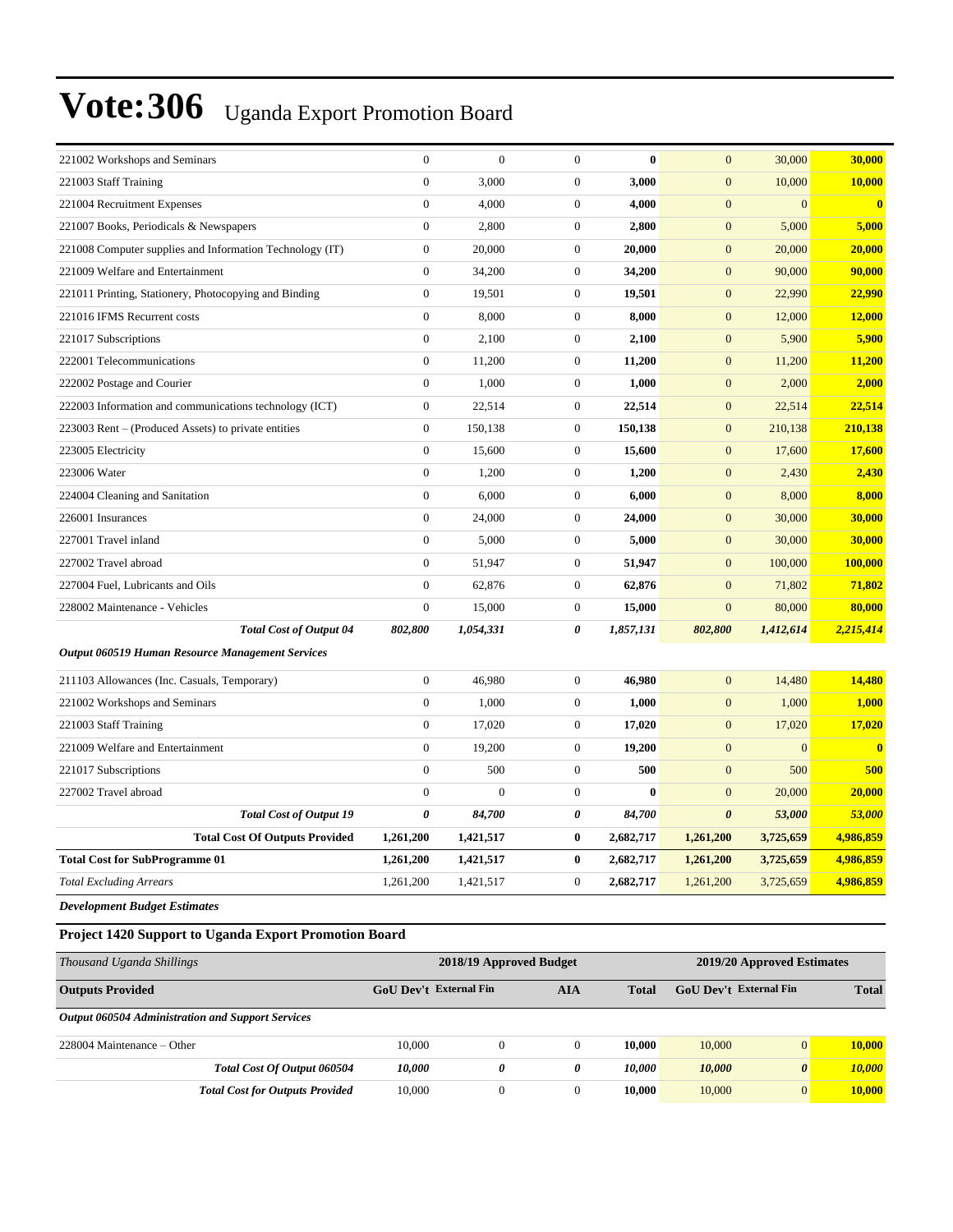| <b>Capital Purchases</b>                                                |           | <b>GoU Dev't External Fin</b> |              | <b>Total</b> | <b>GoU Dev't External Fin</b> |                       | <b>Total</b>            |
|-------------------------------------------------------------------------|-----------|-------------------------------|--------------|--------------|-------------------------------|-----------------------|-------------------------|
| Output 060575 Purchase of Motor Vehicles and Other Transport Equipment  |           |                               |              |              |                               |                       |                         |
| 312201 Transport Equipment                                              | 340,000   | $\mathbf{0}$                  | $\mathbf{0}$ | 340,000      | $\overline{0}$                | $\mathbf{0}$          | $\overline{\mathbf{0}}$ |
| Total Cost Of Output 060575                                             | 340,000   | 0                             | $\theta$     | 340,000      | $\boldsymbol{\theta}$         | $\boldsymbol{\theta}$ | $\boldsymbol{\theta}$   |
| Output 060578 Purchase of Office and Residential Furniture and Fittings |           |                               |              |              |                               |                       |                         |
| 312101 Non-Residential Buildings                                        | 46,281    | $\mathbf{0}$                  | $\mathbf{0}$ | 46,281       | 46,281                        | $\overline{0}$        | 46,281                  |
| Total Cost Of Output 060578                                             | 46,281    | 0                             | 0            | 46,281       | 46,281                        | $\boldsymbol{\theta}$ | 46,281                  |
| <b>Total Cost for Capital Purchases</b>                                 | 386,281   | $\Omega$                      | $\mathbf{0}$ | 386,281      | 46,281                        | $\mathbf{0}$          | 46,281                  |
| <b>Total Cost for Project: 1420</b>                                     | 396,281   | $\Omega$                      | $\mathbf{0}$ | 396,281      | 56,281                        | $\mathbf{0}$          | 56,281                  |
| <b>Total Excluding Arrears</b>                                          | 396,281   | $\Omega$                      | $\mathbf{0}$ | 396,281      | 56,281                        | $\mathbf{0}$          | 56,281                  |
|                                                                         | GoU       | <b>External Fin</b>           | <b>AIA</b>   | <b>Total</b> | GoU                           | <b>External Fin</b>   | <b>Total</b>            |
| <b>Total Cost for Programme 05</b>                                      | 3,078,998 | $\mathbf{0}$                  | $\bf{0}$     | 3,078,998    | 5,043,140                     | $\vert 0 \vert$       | 5,043,140               |
| <b>Total Excluding Arrears</b>                                          | 3,078,998 | $\Omega$                      | $\mathbf{0}$ | 3,078,998    | 5,043,140                     | $\overline{0}$        | 5,043,140               |
|                                                                         | GoU       | <b>External Fin</b>           | <b>AIA</b>   | <b>Total</b> | GoU                           | <b>External Fin.</b>  | <b>Total</b>            |
| <b>Grand Total for Vote 306</b>                                         | 3,078,998 | $\bf{0}$                      | $\bf{0}$     | 3,078,998    | 5,043,140                     | $\bf{0}$              | 5,043,140               |
| <b>Total Excluding Arrears</b>                                          | 3,078,998 | $\mathbf{0}$                  | $\mathbf{0}$ | 3,078,998    | 5,043,140                     | $\overline{0}$        | 5,043,140               |